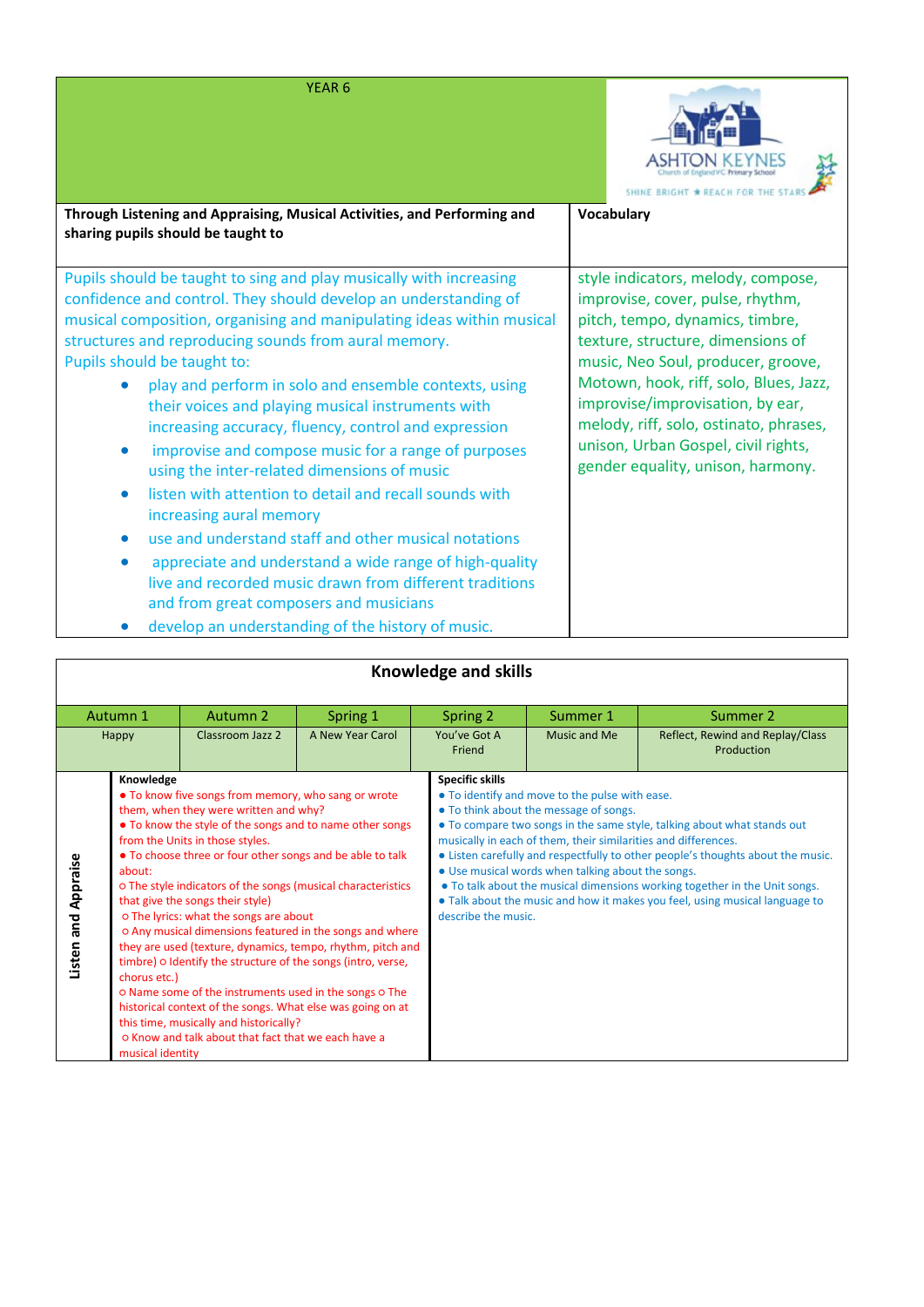|                        | Knowledge                                                                                                                                                                                                                                                                                                                                                                                                                                                                                                                                                                                                                                | <b>Specific skills</b>                                                                                                                                                                                                                                                                                                                                                                                                                                                                                                                                                                                                                                                                                                                                                                                                                                                                                                                                                                                                                                                                                                                                                                                |
|------------------------|------------------------------------------------------------------------------------------------------------------------------------------------------------------------------------------------------------------------------------------------------------------------------------------------------------------------------------------------------------------------------------------------------------------------------------------------------------------------------------------------------------------------------------------------------------------------------------------------------------------------------------------|-------------------------------------------------------------------------------------------------------------------------------------------------------------------------------------------------------------------------------------------------------------------------------------------------------------------------------------------------------------------------------------------------------------------------------------------------------------------------------------------------------------------------------------------------------------------------------------------------------------------------------------------------------------------------------------------------------------------------------------------------------------------------------------------------------------------------------------------------------------------------------------------------------------------------------------------------------------------------------------------------------------------------------------------------------------------------------------------------------------------------------------------------------------------------------------------------------|
| Games                  | Know and be able to talk about:<br>. How pulse, rhythm, pitch, tempo, dynamics, texture and<br>structure work together to create a song or music<br>. How to keep the internal pulse<br>• Musical Leadership: creating musical ideas for the group<br>to copy or respond to                                                                                                                                                                                                                                                                                                                                                              | Using the Warm up Games tracks provided, complete the Bronze, Silver and<br>Gold Challenges. Children will complete the following in relation to the main<br>song, using three notes:<br>• Bronze Challenge o Find the pulse o Copy back rhythms based on the words<br>of the main song, that include syncopation/off beat o Copy back one-note riffs<br>using simple and syncopated rhythm patterns<br>• Silver Challenge O Find the pulse O Lead the class by inventing rhythms for<br>others to copy back o Copy back two-note riffs by ear and with notation o<br>Question and answer using two different notes<br>• Gold Challenge • Find the pulse • Lead the class by inventing rhythms for<br>them to copy back . Copy back three-note riffs by ear and with notation .<br>Question and answer using three different notes                                                                                                                                                                                                                                                                                                                                                                    |
| Singing                | Knowledge<br>• To know and confidently sing five songs and their parts<br>from memory, and to sing them with a strong internal<br>pulse.<br>• To know about the style of the songs so you can<br>represent the feeling and context to your audience<br>. To choose a song and be able to talk about:<br>o Its main features<br>o Singing in unison, the solo, lead vocal, backing vocals or<br>rapping<br>o To know what the song is about and the meaning of the<br>lyrics<br>o To know and explain the importance of warming up your<br>voice<br>Knowledge                                                                             | <b>Specific skills</b><br>• To sing in unison and to sing backing vocals.<br>. To demonstrate a good singing posture.<br>• To follow a leader when singing.<br>• To experience rapping and solo singing.<br>• To listen to each other and be aware of how you fit into the group.<br>• To sing with awareness of being 'in tune'.<br><b>Specific skills</b>                                                                                                                                                                                                                                                                                                                                                                                                                                                                                                                                                                                                                                                                                                                                                                                                                                           |
| Instruments<br>Playing | To know and be able to talk about:<br>• Different ways of writing music down - e.g. staff<br>notation, symbols<br>$\bullet$ The notes C, D, E, F, G, A, B + C on the treble stave<br>• The instruments they might play or be played in a band<br>or orchestra or by their friends                                                                                                                                                                                                                                                                                                                                                        | . Play a musical instrument with the correct technique within the context of<br>the Unit song.<br>• Select and learn an instrumental part that matches their musical challenge,<br>using one of the differentiated parts $-$ a one-note, simple or medium part or<br>the melody of the song from memory or using notation.<br>• To rehearse and perform their part within the context of the Unit song.<br>. To listen to and follow musical instructions from a leader.<br>• To lead a rehearsal session                                                                                                                                                                                                                                                                                                                                                                                                                                                                                                                                                                                                                                                                                             |
| ation<br>Improvis      | Knowledge<br>To know and be able to talk about improvisation:<br>• Improvisation is making up your own tunes on the spot<br>. When someone improvises, they make up their own tune<br>that has never been heard before. It is not written down<br>and belongs to them.<br>• To know that using one, two or three notes confidently is<br>better than using five<br>• To know that if you improvise using the notes you are<br>given, you cannot make a mistake<br>• To know that you can use some of the riffs and licks you<br>have learnt in the Challenges in your improvisations<br>. To know three well-known improvising musicians | <b>Specific skills</b><br>Improvise using instruments in the context of a song to be performed. Use the<br>improvisation tracks provided and improvise using the Bronze, Silver or Gold<br>Challenges.<br>1. Play and Copy Back<br>Bronze - Copy back using instruments. Use one note.<br>Silver - Copy back using instruments. Use the two notes.<br><b>Gold</b> – Copy back using instruments. Use the three notes.<br>2, Play and Improvise You will be using up to three notes: Bronze - Question<br>and Answer using instruments. Use one note in your answer.<br>Silver - Question and Answer using instruments. Use two notes in your answer.<br>Always start on a G.<br>Gold - Question and Answer using instruments. Use three notes in your<br>answer. Always start on a G.<br>3, Improvisation! You will be using up to three notes. The notes will be<br>provided on-screen and in the lesson plan: Bronze - Improvise using one note.<br><b>Silver</b> – Improvise using two notes.<br>Gold - Improvise using three notes.<br>Classroom Jazz 2 - Improvise with a feeling for the style of Bossa Nova and<br>Swing using the notes D, E, G, A + B (pentatonic scale/a five-note pattern) |
| Composing              | Knowledge<br>To know and be able to talk about:<br>• A composition: music that is created by you and kept in<br>some way. It's like writing a story. It can be played or<br>performed again to your friends.<br>• A composition has pulse, rhythm and pitch that work<br>together and are shaped by tempo, dynamics, texture and<br>structure<br>. Notation: recognise the connection between sound and<br>symbol                                                                                                                                                                                                                        | <b>Specific skills</b><br>• Create simple melodies using up to five different notes and simple rhythms<br>that work musically with the style of the Unit song.<br>• Explain the keynote or home note and the structure of the melody.<br>• Listen to and reflect upon the developing composition and make musical<br>decisions about how the melody connects with the song.<br>• Record the composition in any way appropriate that recognises the<br>connection between sound and symbol (e.g. graphic/pictorial notation).                                                                                                                                                                                                                                                                                                                                                                                                                                                                                                                                                                                                                                                                          |